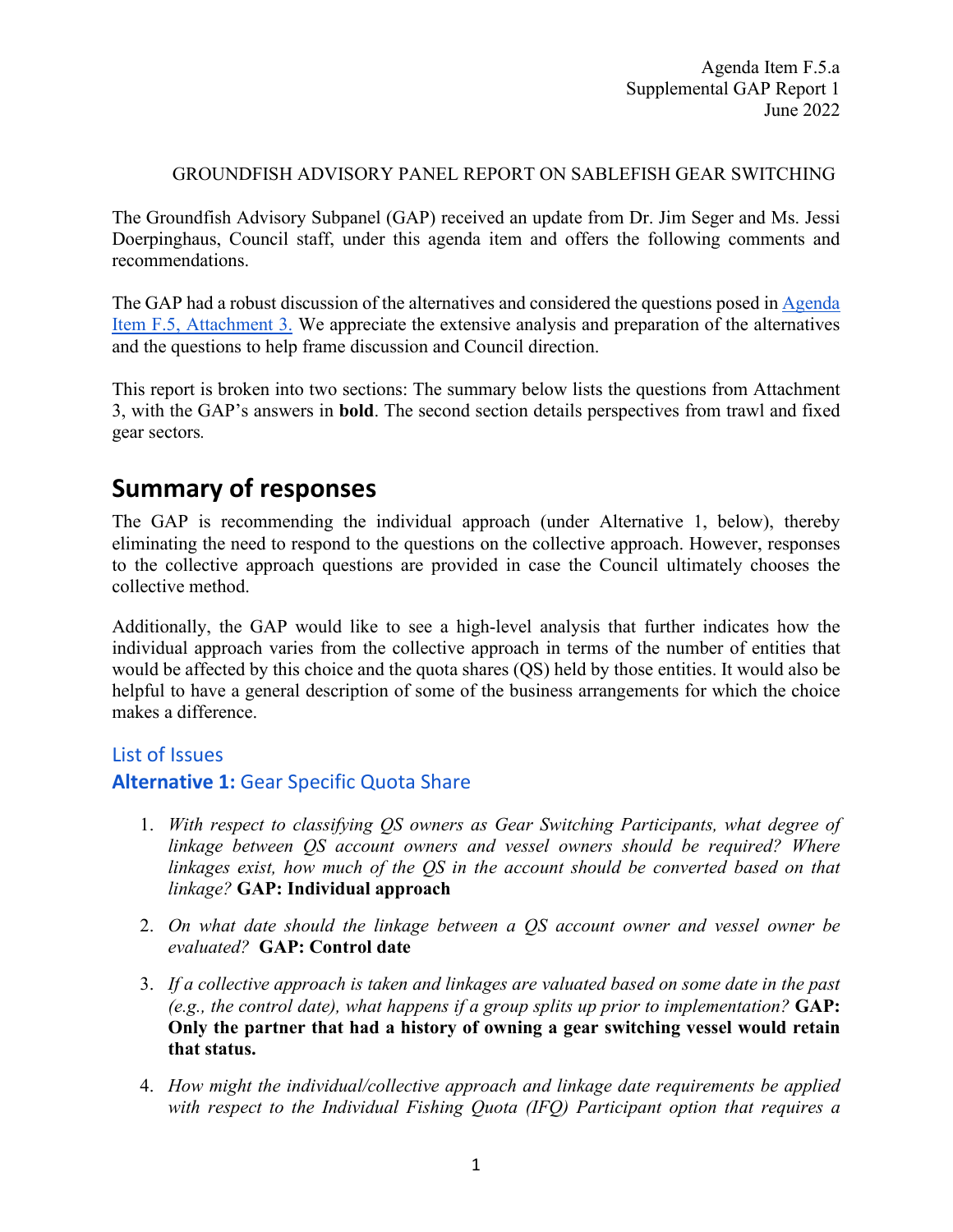*bottom trawl landing within two years prior to implementation?* **GAP: Individual approach**

- 5. *If a collective approach is taken, how would the conversion caps be applied if an ownership group breaks up prior to implementation?* **GAP: If a collective approach is taken and the group breaks up prior to implementation, have a cap proportional to their share of ownership of QS as of the control date.**
- 6. *Under the collective approach, how is QS owned outside the ownership group treated?* **GAP: Under the collective approach, the QS owned outside the group would not qualify for group classification status.**

#### Other Alternative 1 issues to consider

- 7. *Application of criteria to trusts, non-governmental organizations (NGO)s, and governments.* **GAP: Yes, apply same as they would be applied to all other QS owners.**
- 8. *Application of formulas relying on share of ownership when ownership shares on record do not add to 100 percent.* **GAP: Calculate based on reported percent of ownership**
- 9. *Modification of QS control and annual vessel quota pounds (QP) limits to take into account the division of the northern sablefish allocation into two pools.* **GAP: Apply existing accumulation limits only at the aggregate northern sablefish level.**

### List of Issues **Alternative 2:** Gear Switching Endorsements

- 10. *How might the qualification criteria be adjusted to prevent potential circumvention?* **GAP: To prevent potential circumvention of qualification criteria, all transfers of ownership after the control date, whether it be the permit, vessel, or QS, won't qualify a person or entity for a gear switching endorsement.**
- *11. How will endorsement limits be determined in situations where there are one-to-many or many-to-many relationships between a qualifying permit or vessel and a QS account?*
- *12. How should gear switching limits be determined where there is a single QS account and multiple linked qualifying permits or vessels?* **GAP: In response to both 11 and 12 combined, partial credit for partially owned QS accounts; no double counting; and in complex ownership situations, allow the involved owners to decide how to distribute credit for QS accounts owned among gear switching limits that will be provided for the related endorsements (taking into account that double counting not be allowed).**

#### Other Alternative 2 Issues to Consider

13. *Should the gear switching limit formulas based on QS be adjusted to take into account Adaptive Management Program (AMP) QP distributions?* **GAP: Change the option language to clarify that the resulting gear-switching limits that are based on options which take into account QS ownership provide a limit sufficient to cover the AMP QP issued for the QS.**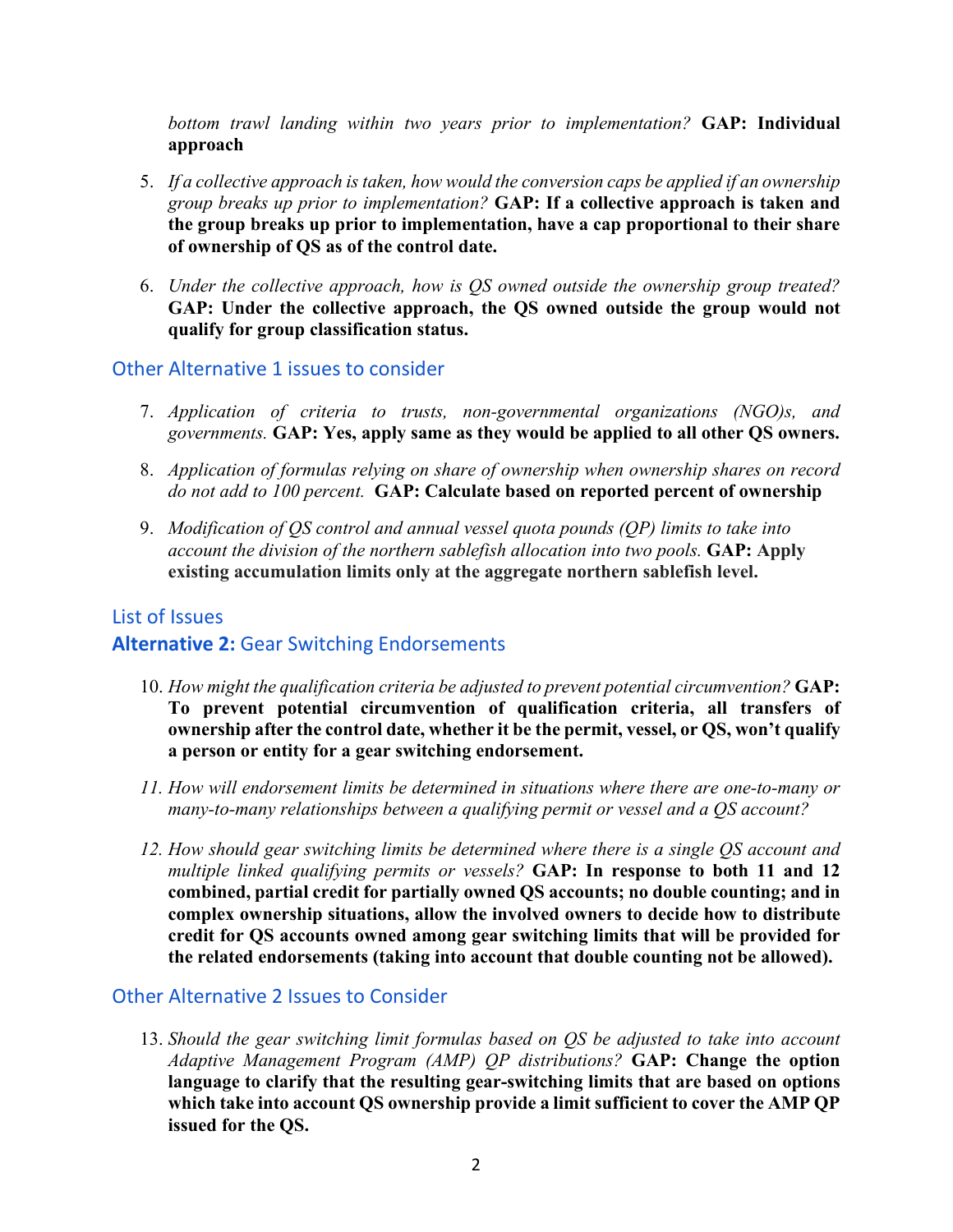- 14. *Should there be an adjustment to the gear switching limit formulas based on gear switching history to take into account a partial year?* **GAP: Some members of the GAP recommend examining ending dates of December 31, 2016, and December 31, 2017, to be more fair to examine a full fishing season since many gear switchers wait until after September to catch their sablefish. Other members of the GAP believe it is important to maintain the integrity of the control date and use September 15, 2017.**
- 15. *Should the limits for vessels gear switching with non-endorsed trawl permits be specified as a fixed amount or a percentage?* **GAP: The limit for non-endorsed trawl permits should be specified as the smaller value of 0.11 percent or 10,000 lbs.**

## **Perspectives**

As the Council is aware, the two primary sectors – fixed gear and trawl – have had very differing viewpoints of this issue in the past. We have presented these to the Council in our GAP statements in an effort to provide the Council with the best representation of the issue. In keeping with that form, we provide those perspectives below.

## Fixed gear sector perspective

The fixed gear representatives of the GAP who are interested in gear switching recommend the following revisions to the existing gear switching alternatives.

- 1. We recommend the Council consider the proposal presented in the letter to the Council from [Oceanbeat Consulting LLC,](https://pfmc.psmfc.org/CommentReview/DownloadFile?p=65b416cd-1610-466f-90c8-c4d1bcf34010.pdf&fileName=F5_Oceanbeat_comments_sablefish_gear_switching.pdf) which is part of the written public record found under agenda item F-5 as a sub-option to alternative 1.
- 2. We recommend that the phase out option (Endorsement Expiration Option 1) of Alternative 2 be dropped.
- 3. We recommend the council consider an alternative refinement that would allow for 29 percent of the trawl sablefish quota to be gear switched and when that amount has been landed the gear switching would be closed.

Some have worried this would create a race for fish. We discount this based on the low level of numbers of vessels that actually gear-switch and the allocation to GS at 29 percent is approximately 85 percent of historical levels of GS activity (based on 2016- 2019 percent utilization of allocation by fixed gear). We do not see a classical race for fish materializing with this refinement.

## Trawl gear sector perspective

#### Comments on Alternatives:

- 1. The current range of fixed gear limitation of about 5 percent to 29 percent with an expiration option in alternative #2 is appropriate to provide for a robust analysis.
- 2. The 5 percent limitation is appropriate for analysis as a base number since it represents a combination of qualifiers like QS ownership by vessel owners that fished 30,000 pounds in any three pre-control date years.